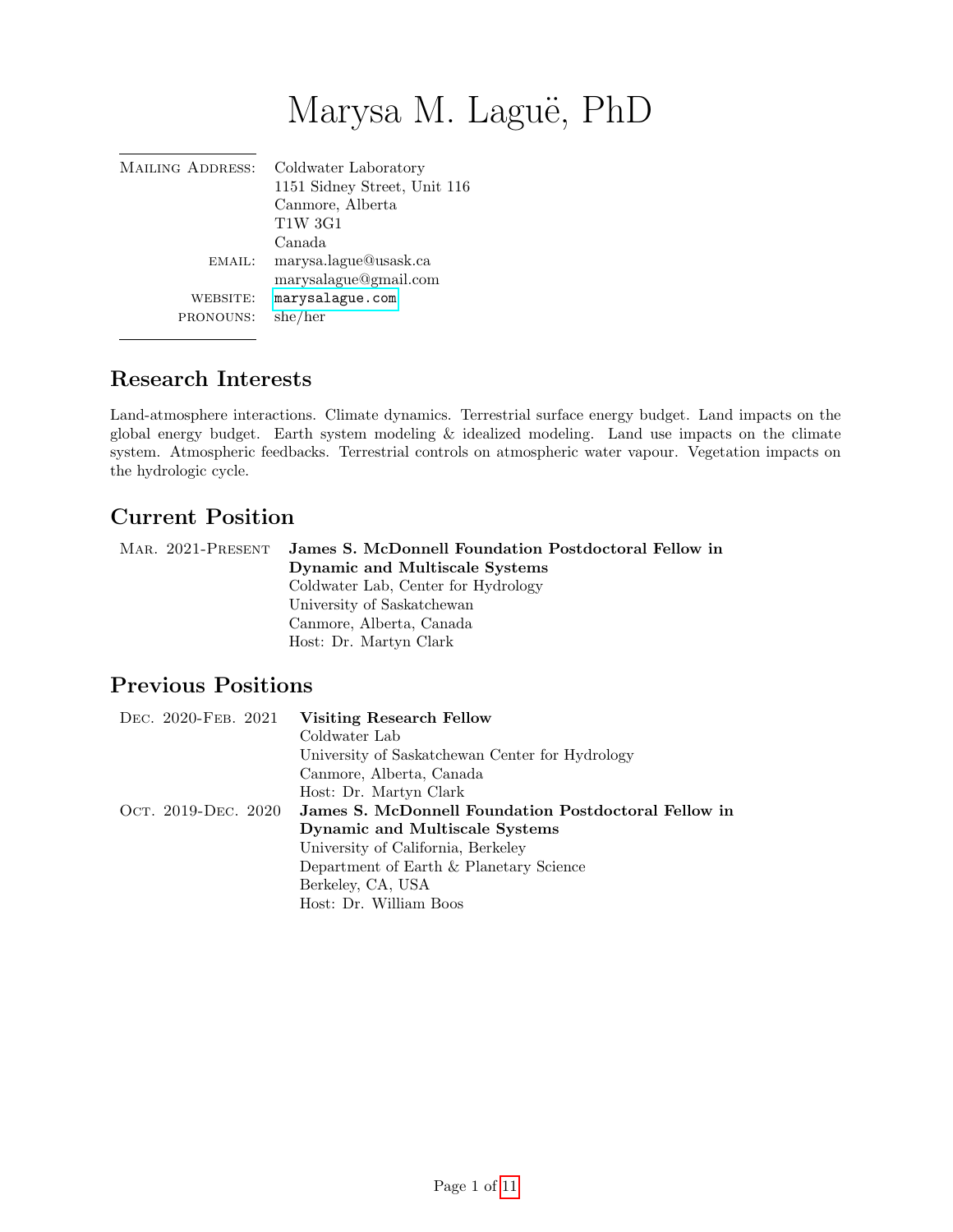# Education

2019 PhD, Atmospheric Sciences University of Washington Seattle, WA, USA Department of Atmospheric Sciences Advisor: Dr. Abigail Swann Supervisory committee: Abigail Swann, Gordon Bonan, Cecilia Bitz, David Battisti, Dargan Frierson, Gerard Roe Dissertation: Quantifying the role of individual surface properties on atmospheric feedbacks and land-atmosphere interactions

2018 MSc, Applied Mathematics University of Washington Seattle, WA, USA

2016 MSc, Atmospheric Sciences University of Washington Seattle, WA, USA Thesis: Progressive Mid-latitude Afforestation: Local and Remote Climate Impacts in the Framework of Two Coupled Earth System Models

2013 BSc, Honours Mathematics University of British Columbia Vancouver, BC, Canada

### Peer-Reviewed Publications

M. M. Laguë, A. L. S. Swann, W. R. Boos. Radiative feedbacks on land surface change and associated tropical precipitation shifts. Journal of Climate, 34, 16 (2021): 6651-6672 (2021). [EarthArXiv Preprint.](https://eartharxiv.org/repository/view/1827/) [DOI: 10.1175/JCLI-D-20-0883.1](https://doi.org/10.1175/JCLI-D-20-0883.1)

M. M. Laguë, M. Pietschnig, S. Ragen, T. Smith, D. S. Battisti. [Terrestrial evaporation and global climate:](https://doi.org/10.1175/JCLI-D-20-0452.1) [lessons from Northland, a planet with a hemispheric continent.](https://doi.org/10.1175/JCLI-D-20-0452.1) Journal of Climate, 34(6), 2253–2276, 2021. [EarthArXiv Preprint.](https://eartharxiv.org/repository/view/135/) [DOI: 10.1175/JCLI-D-20-0452.1.](https://doi.org/10.1175/JCLI-D-20-0452.1)

F. Tromboni, J. Liu, E. Ziaco, D. Breshears, K. Thompson, W. Dodds, K. Dahlin, E. La Rue, J. Thorp, Andrés Viña, M. M. Laguë, A. Maasri, H. Yang, S. Chandra, S. Fei. Macrosystems as metacoupled human and natural systems. Frontiers in Ecology and the Environment, 20-29, 2021. [DOI: 10.1002/fee.2289](https://esajournals.onlinelibrary.wiley.com/doi/10.1002/fee.2289)

A. J. Rushby, A. L. Shields, E. T. Wolf, M. M. Laguë, A. Burgasser. [The Effect of Land-Albedo Feedback](https://iopscience.iop.org/article/10.3847/1538-4357/abbe04) [on the Climate of Land-Dominated Planets in the TRAPPIST-1 System.](https://iopscience.iop.org/article/10.3847/1538-4357/abbe04) The Astrophysical Journal, 2020. [ArXiv Preprint.](https://arxiv.org/abs/2011.03621) [DOI:10.3847/1538-4357/abbe04.](https://doi.org/10.3847/1538-4357/abbe04)

L. Boysen, V. Brovkin, J. Pongratz, D. Lawrence, P. Lawrence, N. Vuichard, P. Peylin, S. Liddicoat, T. Hajima, Y. Zhang, M. Rocher, C. Delire, R. Stéférian, V. Arora, L. Nieradzik, P. Anthoni, W. Thiery, M. M. Laguë, D. Lawrence, M. Lo. [Global climate response to idealized deforestation in CMIP6 models.](https://bg.copernicus.org/articles/17/5615/2020/) Biogeosciences, 2020. [DOI: 10.5194/bg-2020-229.](https://doi.org/10.5194/bg-2020-229)

C. M. Zarakas\*, A. L. S. Swann, M. M. Laguë, K. C. Armour, J. T. Randerson. Plant Physiology Increases the Magnitude and Spread of the Transient Climate Response in CMIP6 Earth System Models. Journal of Climate, 33(19), 8561-8578, 2020. [DOI: 10.1175/JCLI-D-20-0078.1;]( https://doi.org/10.1175/JCLI-D-20-0078.1) [EarthArXiv Preprint EMGXB.](https://eartharxiv.org/emgxb/) \*Graduate student co-advised by M. M. Laguë  $\&$  A. L. S. Swann

J. Kim<sup>\*</sup>, M. M. Laguë, S. Pennypacker, E. Dawson<sup>\*</sup>, A. L. S. Swann. Evaporative Resistance is of Equal Importance as Surface Albedo in High Latitude Surface Temperatures Due to Cloud Feedbacks . Geophysical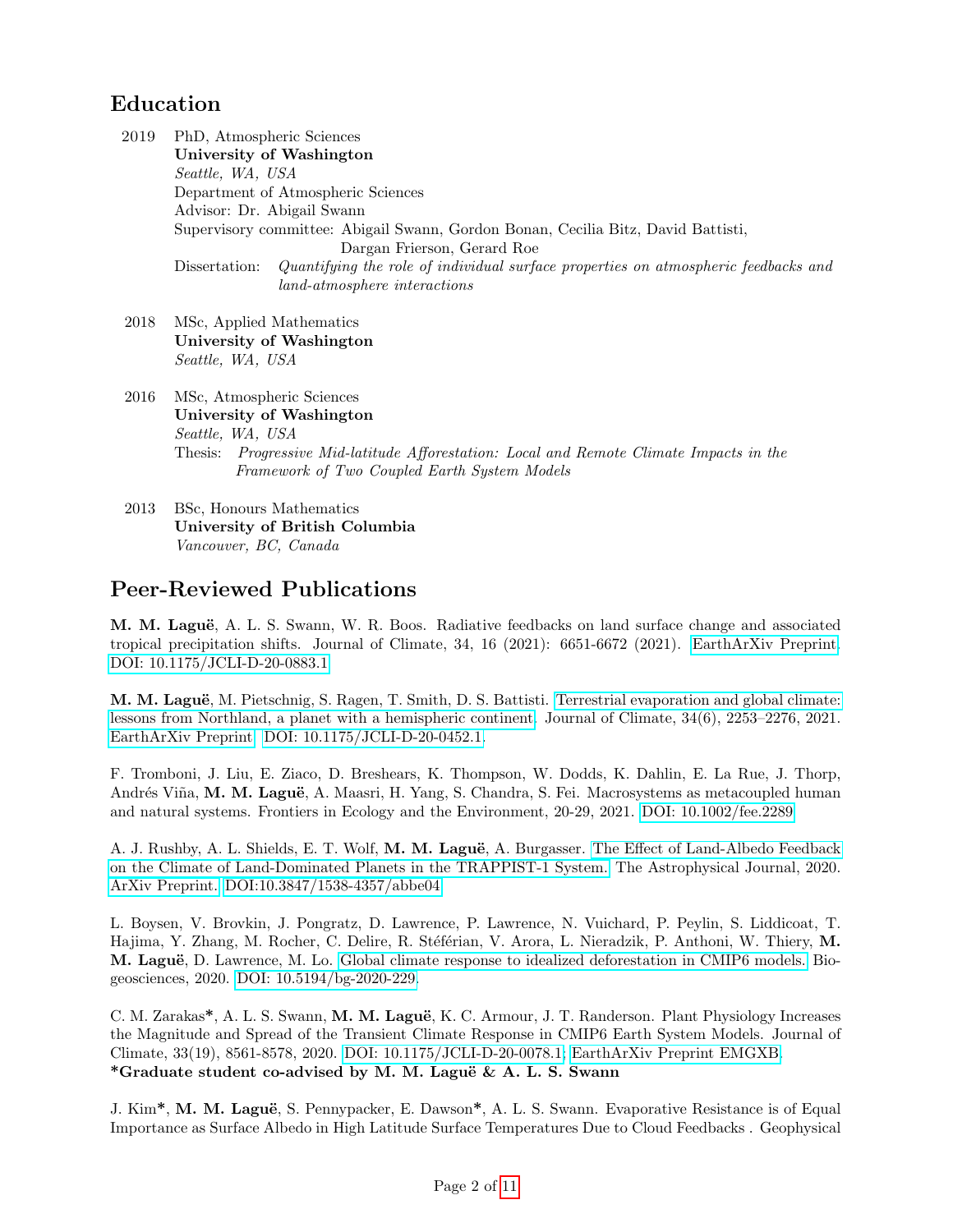Research Letters, 47(4). e2019GL085663 [DOI: 10.1029/2019GL085663;](https://doi.org/10.1029/2019GL085663) [EarthArXiv Preprint S5M4U.](https://eartharxiv.org/s5m4u/) \*Undergraduate student co-advised by M. M. Laguë  $\&$  A. L. S. Swann

M. M. Laguë Quantifying the role of individual surface properties in atmospheric feedbacks and landatmosphere interactions. University of Washington. 2019. [ProQuest PhD Dissertation.](https://marysalague.files.wordpress.com/2020/02/lague_phd_washington_2019.pdf)

M. M. Laguë, G. B. Bonan, and A. L. S. Swann. Separating the impact of individual land surface properties on the terrestrial surface energy budget in both the coupled and un-coupled land-atmosphere system. Journal of Climate, 32, 5725-5744, 2019. [DOI: 10.1175/JCLI-D-18-0812.1.](https://doi.org/10.1175/JCLI-D-18-0812.1)

A. L. S. Swann, M. M. Laguë, E. S. Garcia, J. P. Field, D. D. Breshears, D. J. P. Moore, S. R. Saleska, S. C. Stark, J. C. Villegas, D. J. Law, and D. M. Minor. Continental-scale consequences of tree die-offs in North America: identifying where forest loss matters most. Environmental Research Letters, 13(5): 55014, 2018. [DOI: 10.1088/1748-9326/aaba0f.](https://doi.org/10.1088/1748-9326/aaba0f)

M. M. Laguë and A. L. S. Swann. Progressive Mid-latitude Afforestation: Impacts on Clouds, Global Energy Transport, and Precipitation. Journal of Climate, 29(15):5561-5573, 2016. [DOI: 10.1175/JCLI-D-](https://doi.org/10.1175/JCLI-D-15-0748.1)[15-0748.1.](https://doi.org/10.1175/JCLI-D-15-0748.1)

M. Laguë, N. Tania, J. Heath, and L. Edelstein-Keshet. The effects of facilitation and competition on group foraging in patches. Journal of Theoretical Biology, 310:88-96, 2012. ISSN 00225193. [DOI:](https://doi.org/10.1016/j.jtbi.2012.06.024) [10.1016/j.jtbi.2012.06.024.](https://doi.org/10.1016/j.jtbi.2012.06.024)

# Publications Submitted / Under Review

M. M. Laguë, G. R. Quetin, and W. R. Boos. Downwind control of oceanic air by land: the land wake and its sensitivity to  $CO<sub>2</sub>$ .

Under Review at *Environmental Research Letters*, May 2022; Copy of manuscript available upon request.

J. Scheff, S. Coats, and M. M. Laguë. Why do the global warming responses of land-surface models and climatic dryness metrics disagree? In Revision at Earth's Future, March 2022. Preprint at [https://doi.org/10.1002/essoar.10511061.1.](https://doi.org/10.1002/essoar.10511061.1)

W. Kong, K. A. McKinnon, I. R. Simpson, and M. M. Laguë. Understanding responses of summer continental daily temperature variance to land surface perturbations through a surface energy balance perspective. In Revision at Journal of Climate, December 2021.

# Publications in Preparation

G. E. M. Shum, M. M. Laguë, S. Rushley, and A. L. S. Swann. Beautiful Days in the Neighborhood: Land-Atmosphere Interactions as Drivers of Forest Expansion. Anticipated submission to Journal of Climate: June 2022.

M. M. Laguë, G. R. Quetin, and W. R. Boos. Reduced terrestrial evaporation increases atmospheric water vapour, amplifying surface temperatures.

Anticipated submission to Environmental Research Letters: June 2022; Copy of manuscript available upon request.

M. M. Laguë, G. R. Quetin, S. Ragen, and W. R. Boos. Continental configuration controls the base-state water vapor greenhouse effect: lessons from half land, half water planets.

Anticipated submission to Climate Dynamics: June 2022; Copy of manuscript available upon request.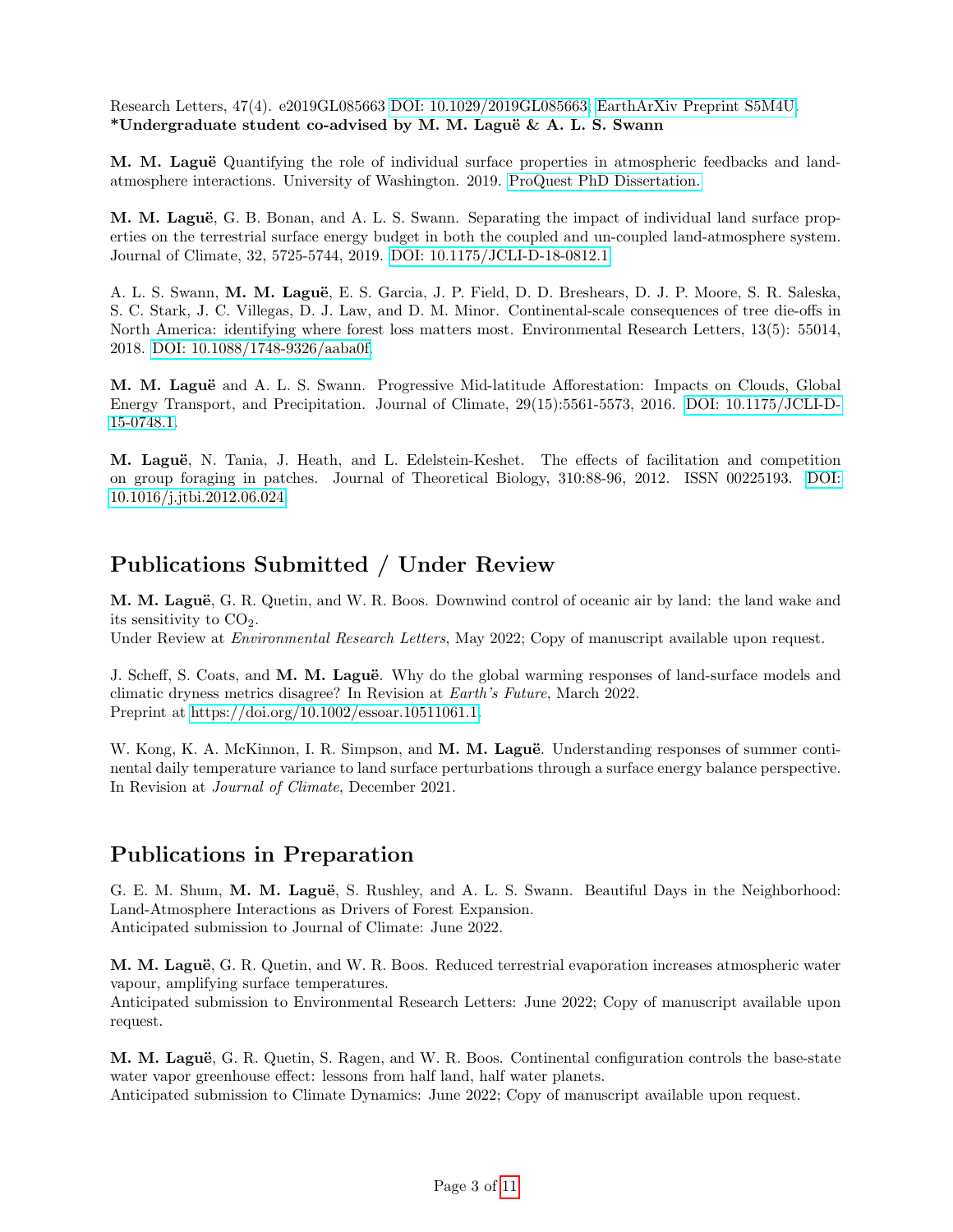M. M. Laguë, Bonan, G. B., Lawrence, D., and Swann, A. L. S. The contribution of individual land surface properties to the surface temperature response of historical vegetation change. Anticipated submission: Summer 2022; Copy of manuscript available upon request.

# Honours and Awards

Bold entries indicate awards from National or International competitions.

| 2021            | AGU 2021 Editors' Citation for Excellence in Reference - Geophysical Research Letters                                                                            |
|-----------------|------------------------------------------------------------------------------------------------------------------------------------------------------------------|
| 2021            | James R. Holton Award, American Geophysical Union, Atmospheric Sciences<br>Section. AGU EOS Announcement, USask News Article                                     |
| 2019            | Community Earth System Model 2019 Graduate Student Award, National<br>Center for Atmospheric Research.<br>http://www.cesm.ucar.edu/about/awards/<br>2019.html    |
| $2018$ -present | James S. McDonnell Foundation Postdoctoral Fellowship in Understanding Dy-<br>namic and Multi-scale Systems (Active Fellow from Fall 2019 - present)             |
| 2016-2019       | National Science and Engineering Research Council of Canada Postgraduate<br><b>Studies Doctoral Fellowship</b>                                                   |
| 2018            | Andrew Slater Award for best student or postdoc presentation (Land Model Working)<br>Group Meeting), National Center for Atmospheric Research                    |
| 2017            | Husky 100 Award, University of Washington                                                                                                                        |
| 2017            | $3^{rd}$ Place, Peter B. Wagner Memorial Award for Women in Atmospheric Sciences                                                                                 |
| 2016            | Advanced Studies Program (ASP) Visiting Graduate Student Award, National Center for<br>Atmospheric Research                                                      |
| 2013-2014       | National Science and Engineering Research Council of Canada Alexander Gra-<br>ham Bell Canadian Graduate Studies Fellowship/Postgraduate Studies Fellow-<br>ship |
| 2013            | Rotary Youth Leadership Award, Rotary International, District 5080                                                                                               |
| 2011            | Undergraduate Student Research Award (Dept. of Mathematics), University of British<br>Columnbia                                                                  |
| 2009-2012       | Chancellor's Scholarship, University of British Columbia                                                                                                         |
| 2010            | Trek Excellence Scholarship, University of British Columbia                                                                                                      |
| 2009            | President's Scholarship, University of British Columbia                                                                                                          |
| 2009            | Columbia Power Corporation Scholarship                                                                                                                           |
| 2009            | Chevron Canada/Molnar Bursary                                                                                                                                    |
| 2008            | Premier's Excellence Award, Government of British Columbia (for the top graduating high<br>school students in the province)                                      |
| 2008            | BC Innovation Council / BC Science Teachers' Association Award                                                                                                   |
| 2008            | Cranbrook Lion's Club Scholarship                                                                                                                                |
| 2008            | Tembec University Studies Scholarship                                                                                                                            |
| 2008            | Dogwood District/Authority Award                                                                                                                                 |
| 2008            | Scholastic Distinction Scholarship (College of the Rockies)                                                                                                      |
| $\,2008\,$      | Joanne McWhirter/Helton Scholarship for Physics                                                                                                                  |
| 2008            | British Columbia Provincial Scholarship Award                                                                                                                    |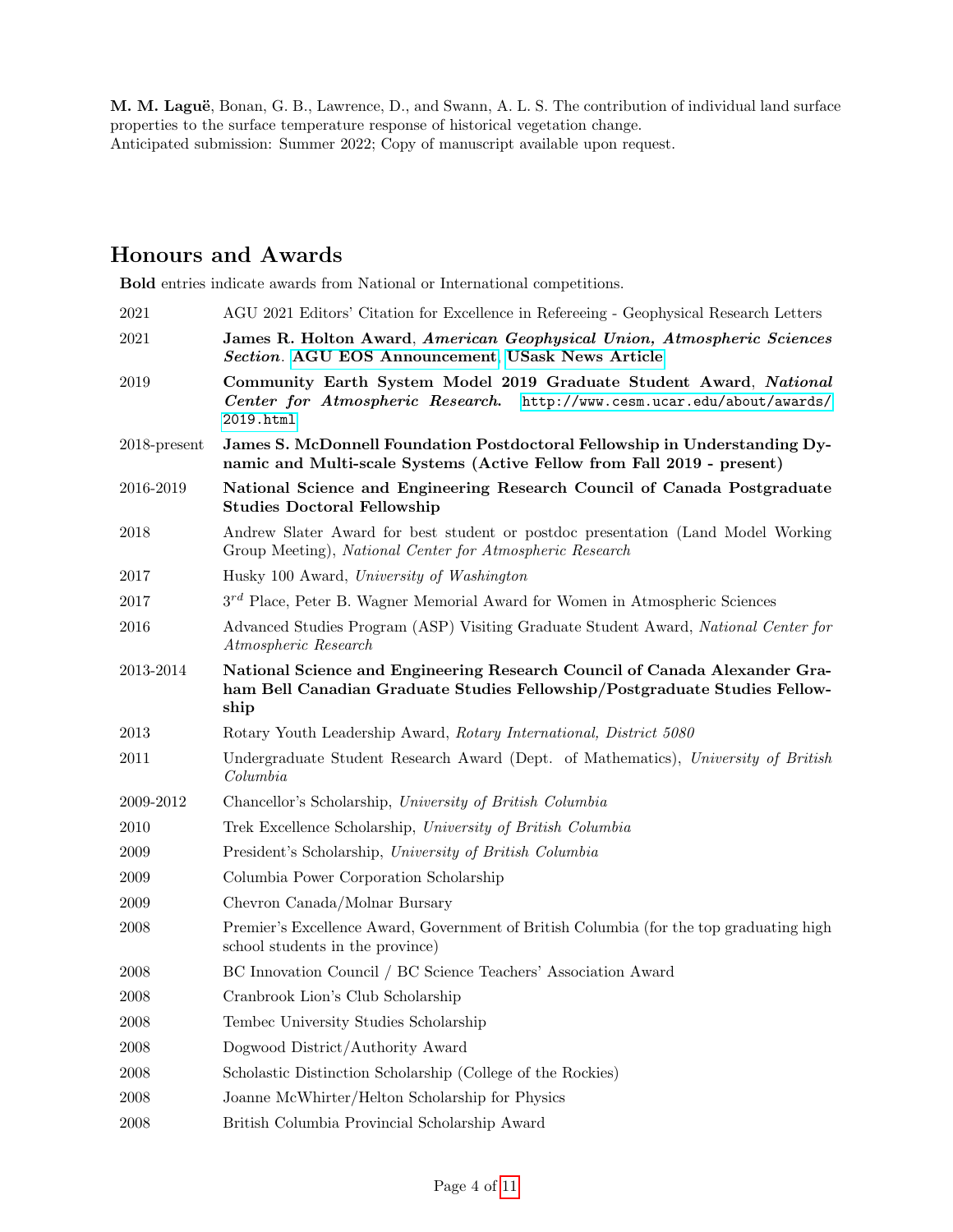# Presentations

| <i>Invited Talk</i>        | Caltech Environmental Science and Engineering Seminar California<br>Institute of Technology, Pasadena, CA, USA                                                   | 2022     |
|----------------------------|------------------------------------------------------------------------------------------------------------------------------------------------------------------|----------|
| <i>Invited Talk</i>        | Department of Environmental Science, Policy, & Management Uni-<br>versity of California, Berkeley, CA, USA                                                       | 2022     |
| <i>Invited Talk</i>        | School of Earth Stanford University, Palo Alto, CA, USA                                                                                                          | 2022     |
| <i>Invited Talk</i>        | Department of Earth & Environmental Science Virtual / Dalhousie<br>University, Halifax, NS, Canada                                                               | 2022     |
| <i>Invited Talk</i>        | Department of Atmospheric Science University of Utah, Salt Lake<br>City, UT, USA                                                                                 | 2022     |
| Invited Talk               | American Geophysical Union Fall Meeting Virtual / New Orleans,<br>LA, USA                                                                                        | 2021     |
| Poster                     | American Geophysical Union Fall Meeting Virtual / New Orleans,<br>LA, USA                                                                                        | 2021     |
| <i>Invited Talk</i>        | College of Earth, Ocean and Atmospheric Sciences Seminar, Oregon<br>State University Corvallis, OR, USA                                                          | 2021     |
| Invited Panelist & Speaker | Northern Water Futures Seminar, Wilfred Laurier University Virtual<br>$\sqrt{Waterloo, ON, Canada}$                                                              | 2021     |
| <i>Invited Talk</i>        | McGill Atmospheric and Oceanic Sciences Department Seminar,<br>McGill University Virtual / Montreal, QC, Canada                                                  | 2021     |
| Invited Panelist & Speaker | Community Earth System Model Workshop, Land Model Working<br>Group Meeting, National Center for Atmospheric Research, Virtual<br>/ Boulder, CO, USA              | 2021     |
| Invited Talk               | Land-Atmosphere Seminar Series, University of New South Wales,<br>Australia Virtual / Sydney, Australia                                                          | 2021     |
| <i>Invited Talk</i>        | Yale Earth System Science Seminar Virtual / Yale, USA                                                                                                            | 2021     |
| <i>Invited Talk</i>        | Scripps Institution of Oceanography Climate Journal Club, Univer-<br>sity of California San Diego, Virtual / San Diego, CA, USA                                  | 2021     |
| Invited Talk               | Physics of Oceans and Atmospheres Seminar, College of Earth,<br>Ocean, and Atmospheric Sciences, Oregon State University, Virtual<br>$\sqrt{Covallis}$ , OR, USA | 2021     |
| Talk                       | Land Model Working Group Meeting, National Center for Atmo-<br>spheric Research, Virtual / Boulder, CO, USA                                                      | 2021     |
| <i>Invited Talk</i>        | Center for Hydrology, University of Saskatchewan, Virtual / Coldwa-<br>ter Lab, Canmore, Alberta, Canada                                                         | 2020     |
| <i>Invited Talk</i>        | American Geophysical Union Fall Meeting, Virtual / San Francisco,<br>CA, USA                                                                                     | $2020\,$ |
| Poster                     | American Geophysical Union Fall Meeting, Virtual / San Francisco,<br>CA, USA                                                                                     | 2020     |

Page 5 of [11](#page-10-0)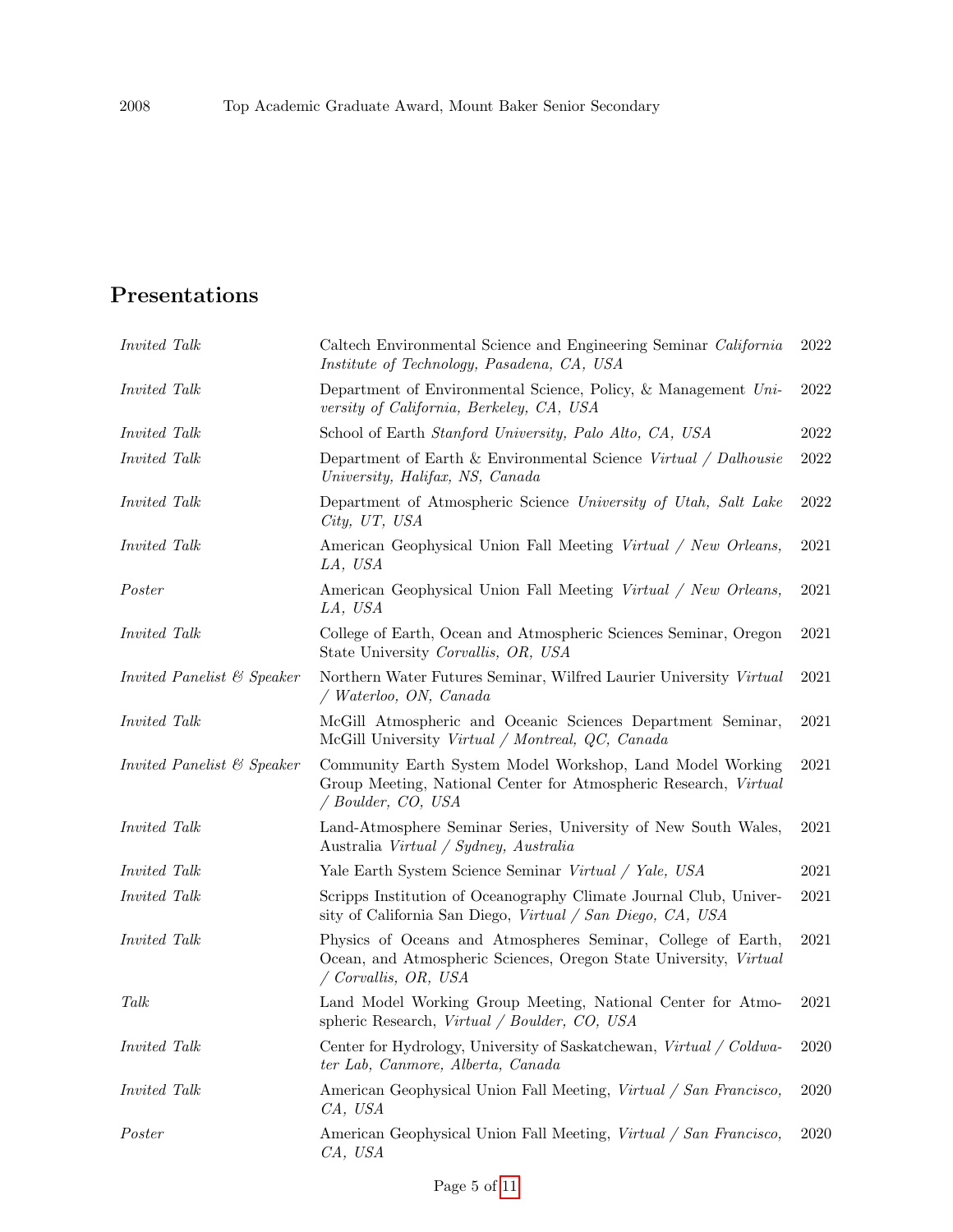| Invited Talk        |                           | Department of Atmospheric Sciences Seminar, University of Illinois<br>at Urbana-Champaign, Virtual / Champaign, IL, USA         | 2020       |
|---------------------|---------------------------|---------------------------------------------------------------------------------------------------------------------------------|------------|
| <i>Invited Talk</i> |                           | Stanford University CLimate, Atmosphere and Ocean Dynamics<br>(CLAOD) Seminar, Sanford University, Virtual / Stanford, CA, USA  | 2020       |
| Talk                |                           | Land Model Working Group Meeting, National Center for Atmo-<br>spheric Research, Boulder, CO, USA                               | 2020       |
| Poster              |                           | Berkeley Atmospheric Sciences Center (BASC) Symposium, Univer-<br>sity of California, Berkeley Berkeley, CA, USA                | 2020       |
| Poster              |                           | American Geophysical Union Fall Meeting, San Francisco, CA, USA                                                                 | 2019       |
| <i>Invited Talk</i> |                           | Department of Earth & Climate Science Distinguished Speaker Se-<br>ries, San Francisco State University, San Francisco, CA, USA | 2019       |
|                     | <i>Invited Instructor</i> | Advanced Climate Dynamics Courses (ACDC, 2 lectures), <i>Yosemite</i> ,<br>CA, USA                                              | 2019       |
| <i>Invited Talk</i> |                           | Aspen Global Change Institute Land Use Meeting, Snowmass, CO,<br><b>USA</b>                                                     | $\,2019\,$ |
| <i>Invited Talk</i> |                           | 24th Annual Community Earth System Model Workshop, National<br>Center for Atmospheric Research, Boulder, CO, USA                | 2019       |
| Talk                |                           | University of Washington Department of Atmospheric Sciences Col-<br>loquium (PhD Defence), Seattle, WA, USA                     | 2019       |
| <i>Invited Talk</i> |                           | Seminar, Max Planck Institute for Meteorology, <i>Hamburg</i> , <i>Germany</i>                                                  | 2019       |
| <i>Invited Talk</i> |                           | Seminar, Department of Earth & Planetary Science, University of<br>California, Berkeley, Berkeley, CA, USA                      | 2019       |
| <i>Invited Talk</i> |                           | Seminar, Department of Earth System Science, University of Califor-<br>nia, Irvine, <i>Irvine</i> , <i>CA</i> , <i>USA</i>      | $\,2019$   |
| Invited Talk        |                           | Climate & Global Dynamics Seminar, National Center for Atmo-<br>spheric Research, <i>Boulder</i> , CO, USA                      | 2019       |
| <i>Invited Talk</i> |                           | American Geophysical Union Fall Meeting, Washington, D.C., USA                                                                  | 2018       |
| Talk                |                           | Advanced Climate Dynamics Courses Summer School, Finse, Nor-<br>way                                                             | 2018       |
| Talk                |                           | 23rd Community Earth System Model Workshop, National Center<br>for Atmospheric Research, <i>Boulder</i> , CO, USA               | 2018       |
| $\mathit{Talk}$     |                           | UW Program on Climate Change Spring Symposium, University of 2018<br>Washington, Seattle, WA, USA                               |            |
| Talk                |                           | Land Model Working Group Meeting, National Center for Atmo-<br>spheric Research, Boulder, CO, USA                               | $\,2018$   |
| Poster              |                           | National Science Foundation Macrosystems Biology PI Meeting,<br>Washington, DC, USA                                             | 2018       |
| Talk                |                           | American Geophysical Union Fall Meeting, New Orleans, LA, USA                                                                   | 2017       |
| Inivted Talk        |                           | Ecological Society of America Annual Meeting, Portland, OR, USA                                                                 | 2017       |
| Talk                |                           | Atmospheric Climate and Dynamics Seminar, UW Dept. of Atmo-<br>spheric Sciences, Seattle, WA, USA                               | 2017       |
| 2 Talks             |                           | 22nd Community Earth System Model Workshop, National Center<br>for Atmospheric Research, Boulder, CO, USA                       | $2017\,$   |
| Talk                |                           | UW Program on Climate Change Spring Symposium, University of<br>Washington, Seattle, WA, USA                                    | 2017       |
| Talk                |                           | Land Model Working Group Meeting, National Center for Atmo-<br>spheric Research, Boulder, CO, USA                               | 2017       |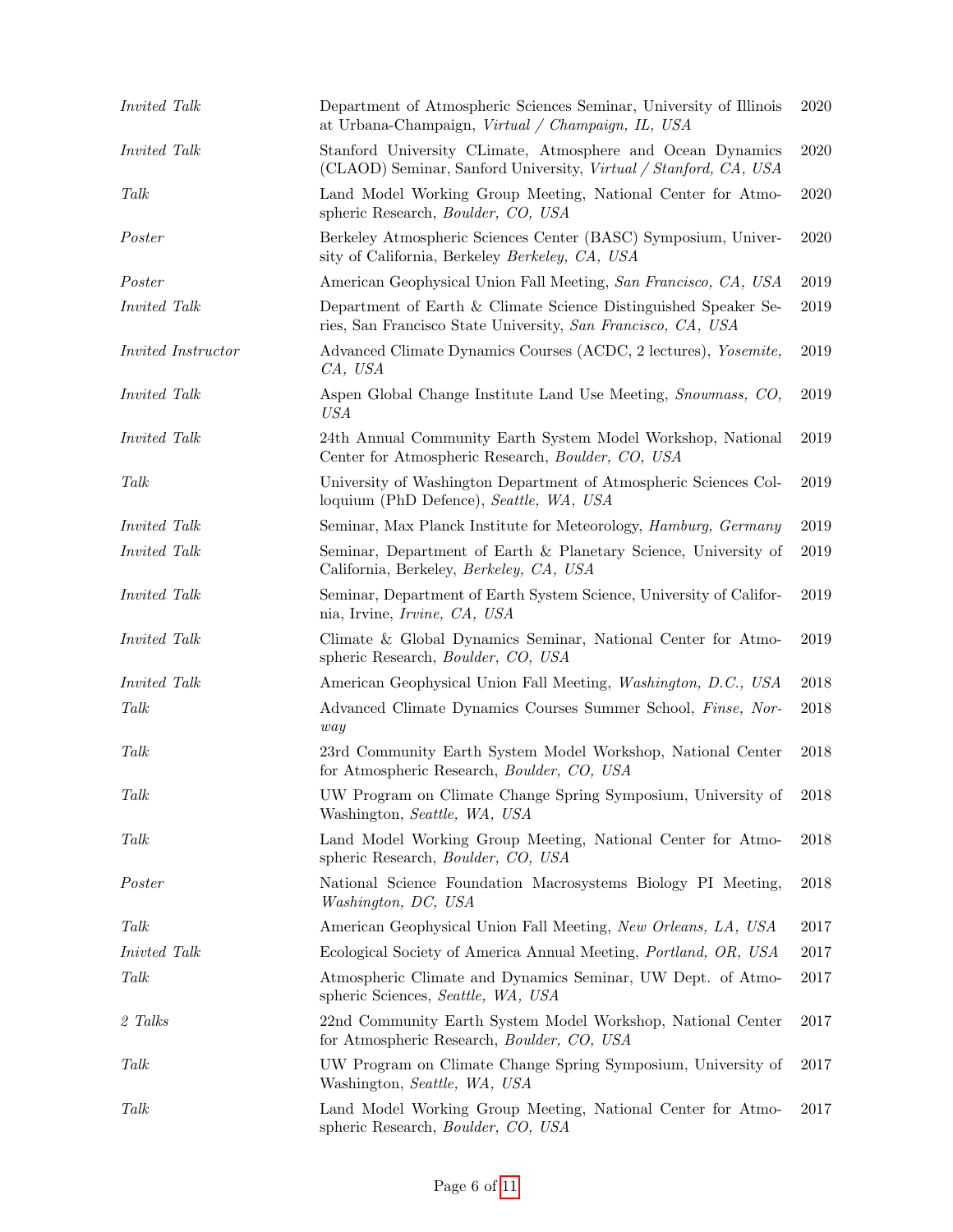| Poster              | 10th Annual Graduate Climate Conference, <i>Pack Forest</i> , WA, USA                                                    | 2016 |
|---------------------|--------------------------------------------------------------------------------------------------------------------------|------|
| <i>Invited Talk</i> | National Oceanographic and Atmospheric Administration (NOAA),<br>Boulder, CO, USA                                        | 2016 |
| Talk                | 21st Community Earth System Model Workshop, National Center<br>for Atmospheric Research, <i>Breckenridge</i> , CO, USA   | 2016 |
| Talk                | Land Model Working Group Meeting, National Center for Atmo-<br>spheric Research, Boulder, CO, USA                        | 2016 |
| Talk                | American Geophysical Union Fall Meeting, San Francisco, CA, USA                                                          | 2015 |
| Talk                | University of Washington Department of Atmospheric Sciences Dy-<br>namics Seminar (Master's Defence), Seattle, WA, USA   | 2015 |
| Poster              | 9th Annual Graduate Climate Conference, Woods Hole, MA, USA                                                              | 2015 |
| Talk                | Graduate Student Seminar, Program on Climate Change, University<br>of Washington, Seattle, WA, USA                       | 2015 |
| Talk                | Land Model Working Group Meeting, National Center for Atmo-<br>spheric Research, <i>Boulder</i> , <i>CO</i> , <i>USA</i> | 2015 |
| Talk                | 8th Annual Graduate Climate Conference, <i>Pack Forest</i> , WA, USA                                                     | 2014 |
| Talk                | Undergraduate Student Research Award Seminar, University of<br>British Columbia, Vancouver, BC, Canada                   | 2012 |
| Poster              | Applied Mathematics Perspectives Mathematical Biology Workshop,<br>University of Victoria, Victoria, BC, Canada          | 2012 |

# Diversity, Equity, & Inclusion Activities

| 2022      | Course – "Four Seasons of Reconciliation." Multi-week Canadian Indigenous anti-racist edu-<br>cation in line with the Truth and Reconciliation Commission's 94 Calls to Action, University<br>of Saskatchewan.                                                                                                                                                                                                                                                                                             |
|-----------|------------------------------------------------------------------------------------------------------------------------------------------------------------------------------------------------------------------------------------------------------------------------------------------------------------------------------------------------------------------------------------------------------------------------------------------------------------------------------------------------------------|
| 2022      | Computational Hydrology Diversity, Equity, & Inclusion Committee                                                                                                                                                                                                                                                                                                                                                                                                                                           |
| 2021      | Workshop - "Speaking Up: How Bystanders Can Change the Conversation about Social Bias<br>and PowerPlay Interactive Development." Equity, Diversity, and Inclusion for Global Water<br>Futures at the University of Saskatchewan. Participated in 2-part interactive workshop on<br>interrupting bias.                                                                                                                                                                                                      |
| 2014-2019 | Girls in Science instructor, Burke Museum of Natural History, Seattle, WA. Helped lead<br>1-3 sessions per year of hands-on lab activities for middle-school aged girls in a women-only<br>environment.                                                                                                                                                                                                                                                                                                    |
| 2014-2019 | University of Washington Department of Atmospheric Sciences Outreach Group. Visited<br>schools to give atmospheric science demos and short talks on weather/climate; led visiting<br>school groups on tours of the UW Atmospheric Sciences Department rooftop observatory.                                                                                                                                                                                                                                 |
| 2016-2019 | Diversity and Inclusion Group at the Department of Atmospheric Sciences, University of<br>Washington. Founding member of a graduate-student led group (involving students, staff,<br>and faculty) focussed on tackling projects relating to diversity, equity, and inclusion within<br>our department; my particular focus was on arranging for counsellors to the department to<br>give presentations and facilitate discussions relating to depression, axiety, and mental health<br>in graduate school. |

# Teaching

| 2022 | DALHOUSIE UNIVERSITY                                  |  |
|------|-------------------------------------------------------|--|
|      | Guest Lecturer: Environmental Science (Undergraduate) |  |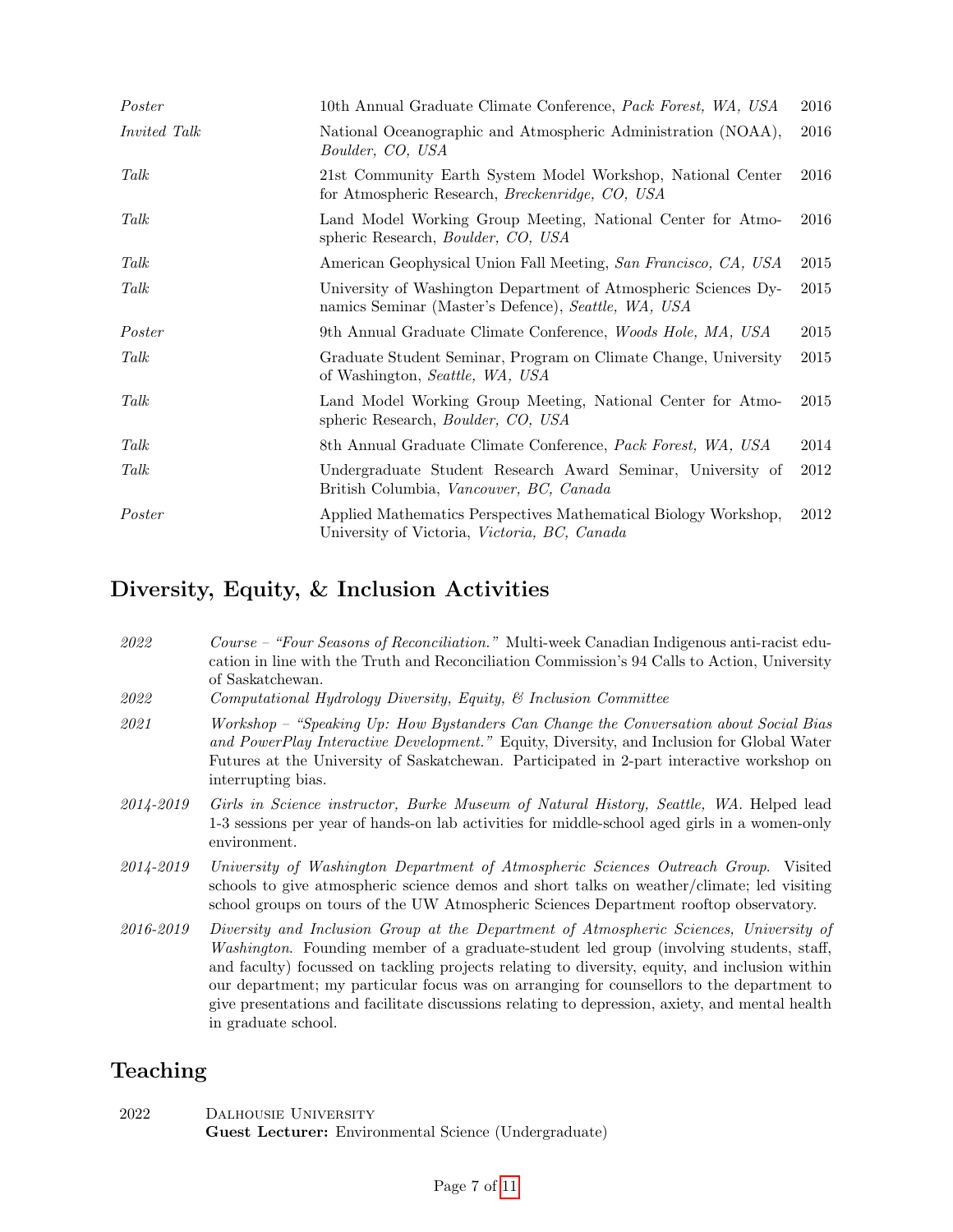- 2021 OREGON STATE UNIVERSITY Guest Lecturer: Climate Data Analysis (Undergraduate)
- 2020 WESTERN WASHINGTON UNIVERSITY Guest Lecturer: Forest loss and climate change for a "Global Change" graduate course.

#### 2020 University of California, Berkeley Teaching workshop: Pathways to Scientific Teaching Workshop Participated in a hands-on, two-day workshop on incorporating active learning techniques into teaching in the sciences. Workshop covered theory and resources related to scientifically proven learning methods, and had us (workshop participants) develop and demonstrate examples of teaching with conceptual models.

2019 Advanced Climate Dynamics Courses (ACDC) Summer School, Yosemite, CA Invited Lecturer/Instructor: Summer school theme – "The Anthropocene". Lectured on land-atmosphere interactions, climate controls on vegetation distributions, vegetation impacts on atmospheric processes, historical vegetation change, projections of future vegetation change, and how vegetation may interact differently with the climate under higher CO2; discussed vegetation-atmosphere-climate interactions in the field.

#### 2017-2019 University of Washington, Seattle, WA Guest Lecturer: Advanced Physical Climatology (graduate); Ecological Climatology (undergraduate/graduate); Exploring the Atmospheric Sciences (undergraduate)

2019 University of Washington, Seattle, WA Interim Advisor; Department of Atmospheric Sciences Supervised and assisted with two research projects of two first-year graduate students while their PhD advisor was away for 6 months. Met weekly with the students; helped troubleshoot and guide research. This has led to one student-led publication in Journal of Climate, and one student-led publication currently in preparation.

#### 2017-2019 University of Washington, Seattle, WA Graduate student advisor to two undergraduate research students; Department of Atmospheric Sciences Developed and executed a research project involving two undergraduate students and my PhD advisor. I met at least weekly with the undergraduates, sometimes with, sometimes without my PhD advisor, and would frequently have more informal/drop-in meetings with the students. I had an open door policy, and helped the students learn python, learn to run, debug, and use a global Earth system model, analyze results, write AGU abstracts, learn to write scientific manuscripts and respond to reviewer comments. This led to an undergraduateled journal publication in Geophysical Research Letters. Both then-undergraduates are from

under-represented backgrounds in STEM; one was a first-generation college student person of colour, while the other is a woman. Both students went on to graduate school in the Earth sciences.

2014-2019 Burke Museum of Natural History, Seattle, WA Instructor: Girls in Science (middle-school); Led groups of 6-20 middle-school girls through hands-on lab activities exploring the role of vegetation and the carbon cycle in the climate system. Introduced ideas and facilitated discussion relating to plants and climate over 4-8 hour sessions.

#### 2016 National Center for Atmospheric Research, Boulder, CO Instructor: CLM Tutorial Developed and delivered the lecture on "Modifying the code in CLM"; helped students set up and run CESM in practical sessions.

2014 University of Washington, Seattle, WA Teaching Assistant: Global Warming: Understanding the Issues (undergraduate)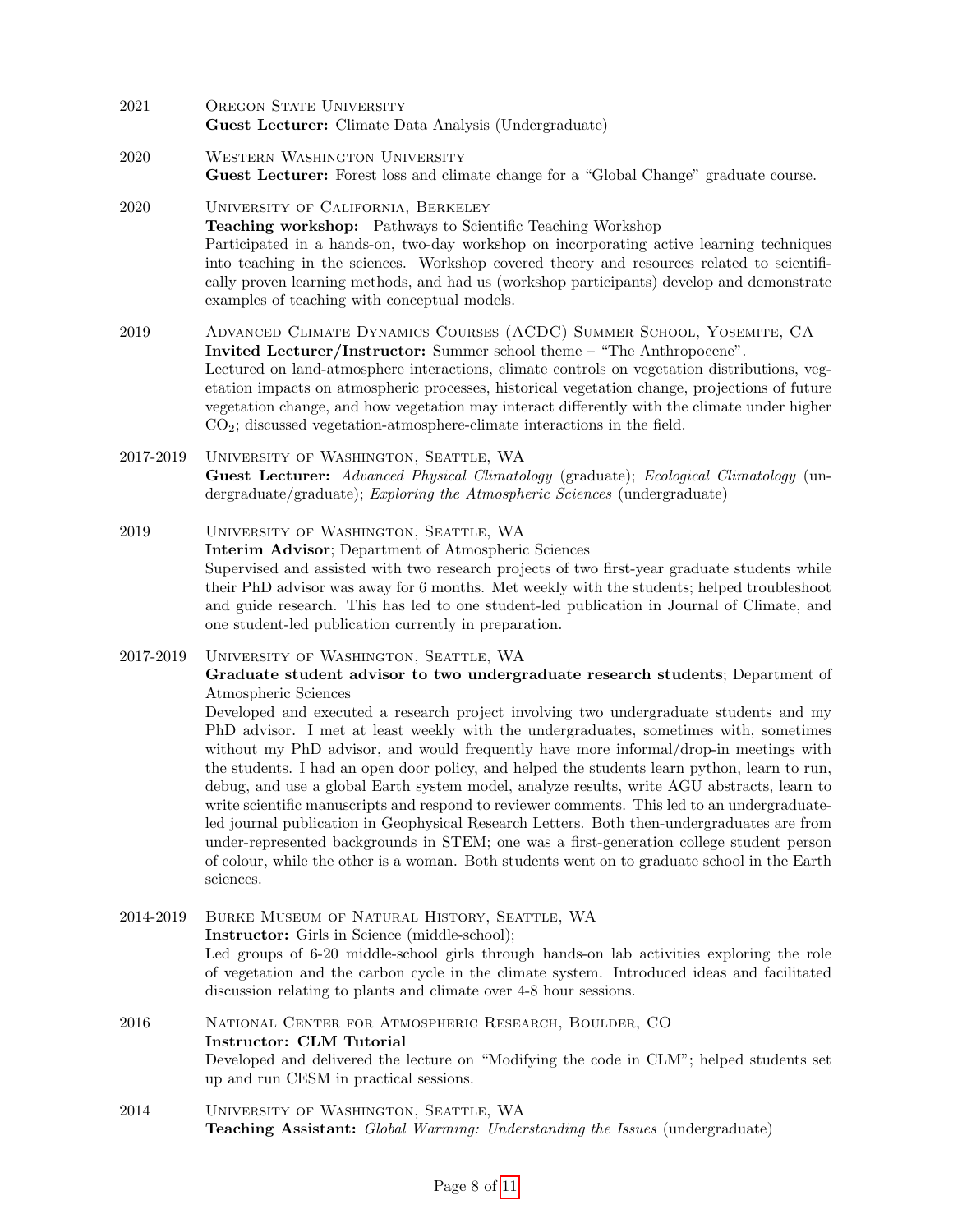Developed homework and test material; grading; developed material for and taught 1-hour "discussion sections" of roughly 20 students each, 4 1-hour sessions per week.

2012 University of British Columbia, Vancouver, BC Teaching Assistant: Differential Calculus (undergraduate) Taught mini-lectures on example problems at weekly 3-hour "workshop" classes, where students would be given an example problem, then a longer problem that we all worked through as a group (roughly 30 people per class), followed by time to work on a longer, more complicated problem in groups of 4. I would go from group to group to help them develop problem solving skills. After an hour of working through their problem in small groups, the groups would report back to the class to share their approach and solution.

### Service & Outreach

| 2019      | Instructor for the Advanced Climate Dynamics Courses summer school, <i>Yosemite</i> , CA                                       |
|-----------|--------------------------------------------------------------------------------------------------------------------------------|
| 2014-2019 | Girls in Science outreach program, Burke Museum of Natural History, Seattle, WA                                                |
| 2017-2019 | Mentoring undergraduate & early graduate students in Atmospheric Science, Seattle, WA                                          |
| 2014-2019 | Outreach activities with the UW Department of Atmospheric Sciences, Seattle, WA                                                |
| 2016-2019 | Diversity and Inclusion Group, Department of Atmospheric Sciences, University of Washing-<br>ton, Seattle, WA                  |
| 2016-2018 | Founding member of the Program on Climate Change Graduate Student Steering Committee,<br>University of Washington, Seattle, WA |
| 2016      | Chair of the 10th Annual Graduate Climate Conference (GCC10) Organizing Committee,<br>Seattle, WA                              |
| 2016      | Community Land Model (CLM) 2016 Tutorial instructor, Boulder, CO                                                               |
| 2010-2012 | Undergraduate Mathematics Volunteer Tutoring, Vancouver, BC, Canada                                                            |
| 2012      | East Kootenay Regional Science Fair Judge, Cranbrook, BC, Canada                                                               |
|           |                                                                                                                                |

### Grant Reviewer for:

National Science Foundation (Climate and Large-Scale Dynamics; Hydrologic Sciences) 2019-2021

# Journal Reviewer for:

| Science                                      | Journal of Climate                            |
|----------------------------------------------|-----------------------------------------------|
| Nature                                       | Journal of Geophysical Research - Atmospheres |
| Nature Climate Change                        | Geophysical Research Letters                  |
| Nature Geophysics                            | Geoscientific Model Development               |
| Nature Communications                        | Global Planetary Change                       |
| Environmental Research Letters <sup>*†</sup> | Journal of Hydrometeorology                   |
| Current Climate Change Reports               | Earth System Dynamics                         |

∗ IOP Trusted Reviewer based on peer review quality

† Some of my reviews for ERL have been used in their new peer-reviewer online training course

# Programming Languages

Python (primary), Fortran 90, MATLAB, Maple, TCSH, BASH, NCL, NCO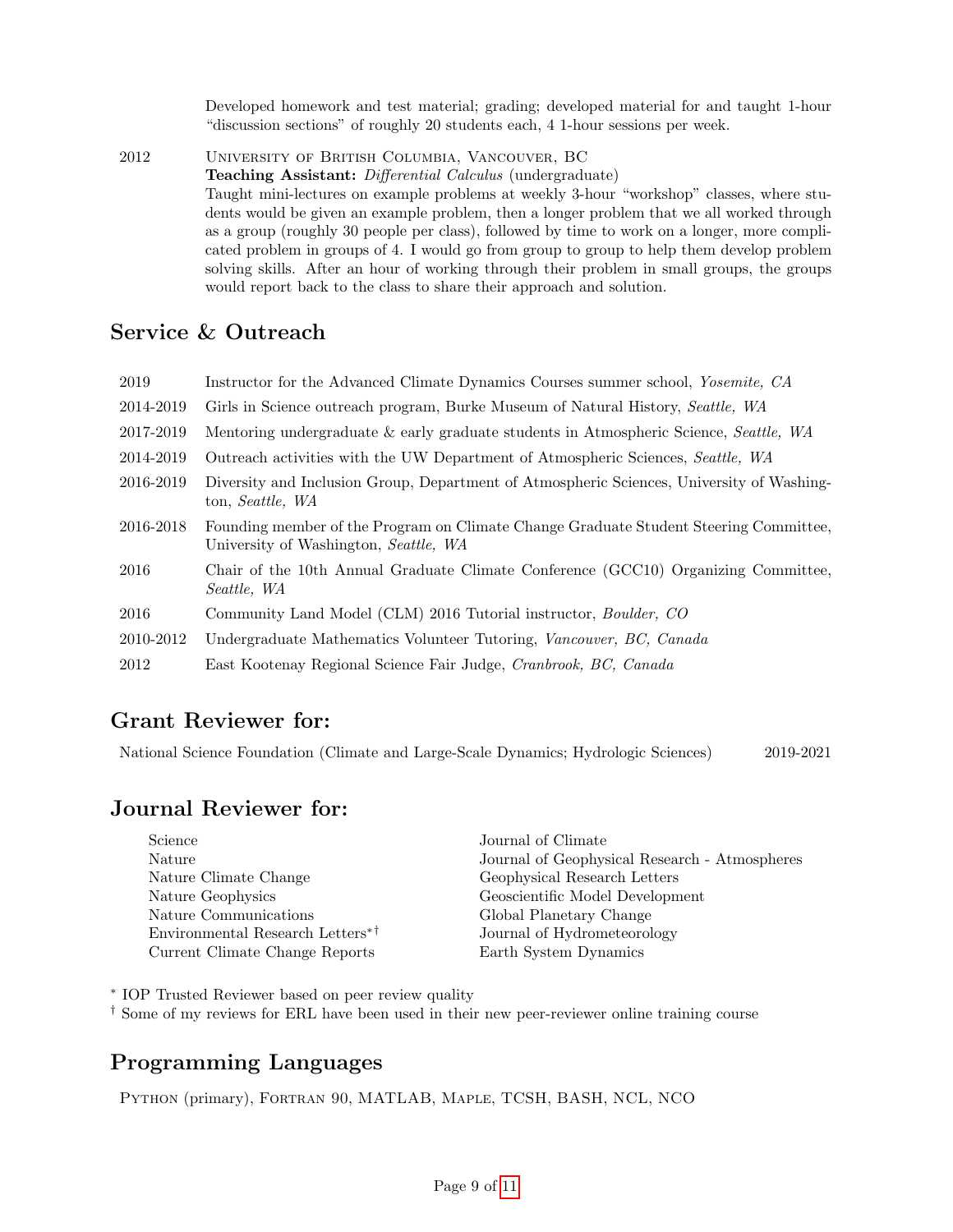### Trainings & Certifications

- 2022 Four Seasons of Reconcilliation: anti-racist education in line with the Truth and Reconciliation Commission of Canada to promote a renewed relationship between Indigenous Peoples and Canadian Settlers (University of Saskatchewan)
- 2022 Remote Wiilderness First Aid (Canadian Red Cross)
- 2022 Stand up against street harassment bystander intervention training (StandUp Canada)
- 2021 Speaking Up: How Bystanders Can Change the Conversation about Social Bias and PowerPlay Interactive Development (University of Saskatchewan)
- 2020 Pathways to Scientific Teaching Certificate (University of California, Berkeley)

### Conferences & Workshops

- 2021 CESM Land Model Working Group Winter Meeting, National Center for Atmospheric Research
- 2020 Surface Atmosphere Integrated Field Laboratory (SAIL) Virtual Workshop.
- 2020 Grant Getting, Santa Fe Institute
- 2020 CESM Land Model Working Group Winter Meeting, National Center for Atmospheric Research, Boulder, CO
- 2020 Pathways to Scientific Teaching Workshop, University of California, Berkeley Berkeley, CA
- 2020 Berkeley Atmospheric Sciences Colloquium (BASC) Symposium, Berkeley, CA
- 2019 American Geophysical Union (AGU) Fall Meeting, San Francisco, CA
- 2019 Workshop on Entrenchment: "The Point of No Return", Santa Fe Institute, Santa Fe, NM
- 2019 "The Anthropocene", Instructor at the Advanced Climate Dynamics Courses (ACDC) Summer School, Yosemite, CA
- 2019 Impacts of Land Use and Land Management on Earth System Evolution, Biogeochemical Cycles, Extremes and Inter-Sectoral Dynamics, Aspen Global Change Institute, Aspen, CO
- 2019 Postdocs in Complexity Conference VI, Santa Fe Institute, Santa Fe, NM
- 2019 24th Community Earth System Model Workshop, National Center for Atmospheric Research, Boulder, CO
- 2019 Postdocs in Complexity Conference V, Santa Fe Institute, Santa Fe, NM
- 2019 CESM Land Model Working Group Winter Meeting, National Center for Atmospheric Research, Boulder, CO
- 2018 American Geophysical Union (AGU) Fall Meeting, Washington, DC
- 2018 Advanced Climate Dynamics Courses (ACDC) Summer School, Finse, Norway
- 2018 23rd Community Earth System Model Workshop, National Center for Atmospheric Research, Boulder, CO
- 2018 UW Program on Climate Change Spring Symposium, University of Washington, Seattle, WA
- 2018 CESM Land Model Working Group Winter Meeting, National Center for Atmospheric Research, Boulder, CO
- 2018 National Science Foundation Macrosystems Biology PI Meeting, Washington, DC
- 2017 American Geophysical Union (AGU) Fall Meeting, New Orleans, LA
- 2017 Stand Up for Science: Graduate Student Advocacy Training (Union of Concerned Scientists Workshop), Seattle, WA
- 2017 Ecological Society of America Annual Meeting, Portland, OR
- 2017 22nd Community Earth System Model Workshop, National Center for Atmospheric Research, Boulder, CO
- 2017 UW Program on Climate Change Spring Symposium, University of Washington, Seattle, WA